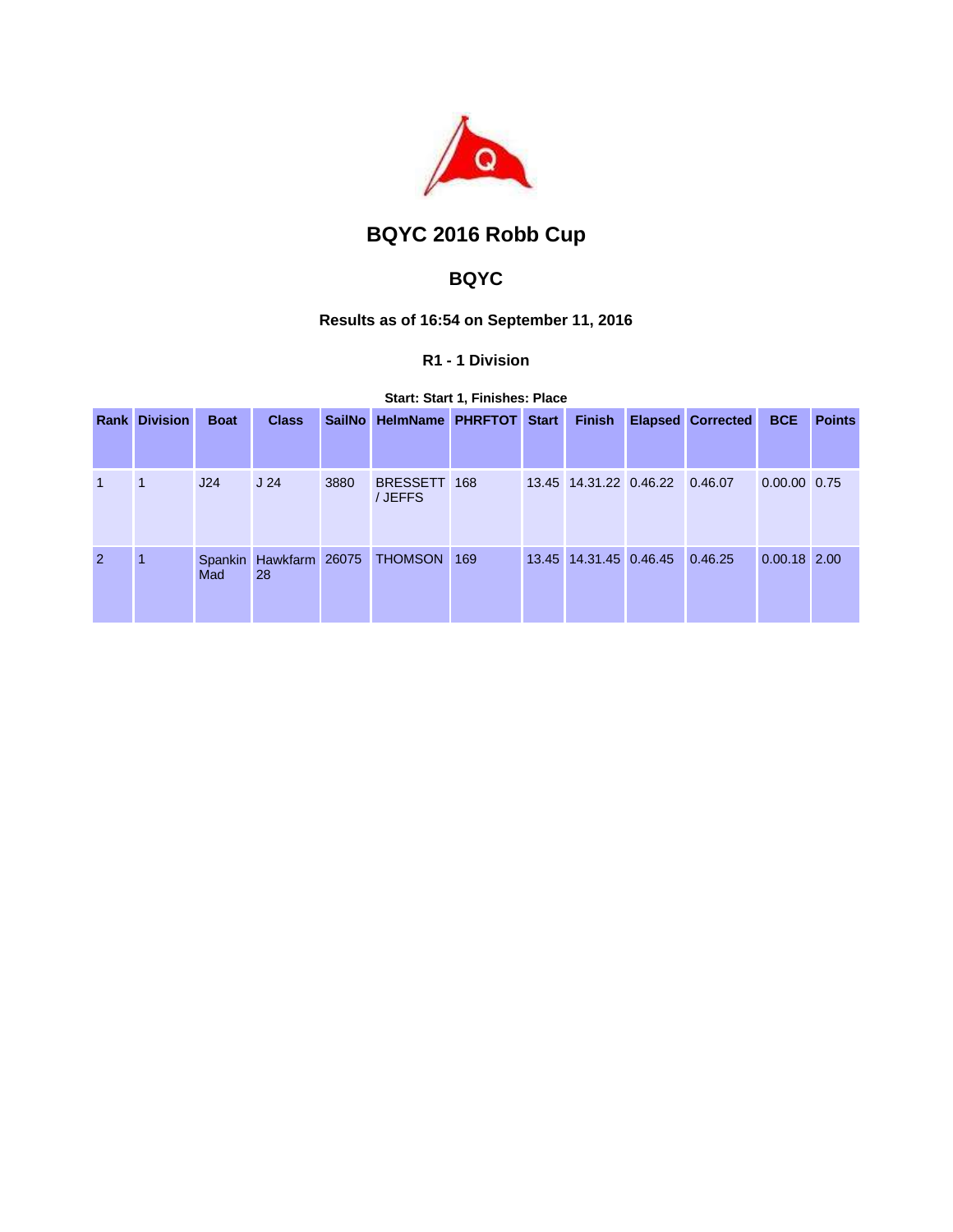## **R1 - 2 Division**

| <b>Rank Division Boat</b> |                    |                         | Class SailNo HelmName PHRFTOT Start Finish |     |                                | <b>Elapsed Corrected</b> | <b>BCE</b>     | <b>Points</b> |
|---------------------------|--------------------|-------------------------|--------------------------------------------|-----|--------------------------------|--------------------------|----------------|---------------|
| 2                         | Lady<br>in.<br>Red | Viking 3<br>22<br>Mod 2 | <b>DOYLE</b>                               | 234 | 13.45 14.44.26 0.59.26 0.52.59 |                          | $0.00.00$ 0.75 |               |

#### **Start: Start 1, Finishes: Place**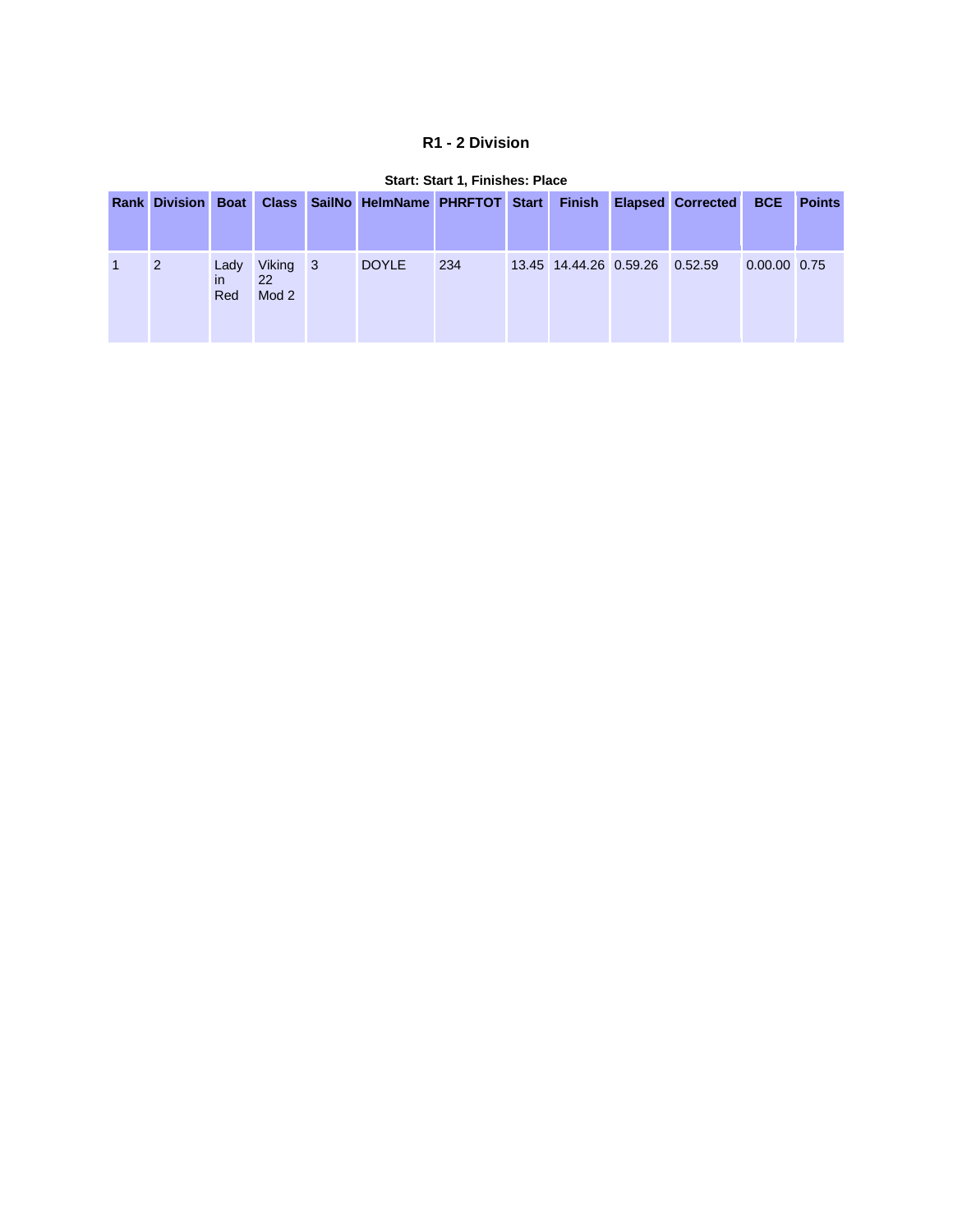## **R1 - 3 Division**

|                | <b>Rank Division</b> | <b>Boat</b> | <b>Class</b>                   | SailNo HelmName PHRFTOT Start |     | <b>Finish</b>          | <b>Elapsed Corrected</b> | <b>BCE</b>   | <b>Points</b> |
|----------------|----------------------|-------------|--------------------------------|-------------------------------|-----|------------------------|--------------------------|--------------|---------------|
| $\mathbf{1}$   | 3                    | Freya       | Grampian 516<br>26 IB          | <b>RENDER</b>                 | 261 | 13.55 14.50.21 0.55.21 | 0.47.20                  | 0.00.00 0.75 |               |
| $\overline{2}$ | 3                    |             | Grayling Grampian 431<br>26 OB | <b>COOKE</b>                  | 239 | 13.55 14.49.31 0.54.31 | 0.48.13                  | 0.01.00 2.00 |               |

#### **Start: Start 1, Finishes: Place**